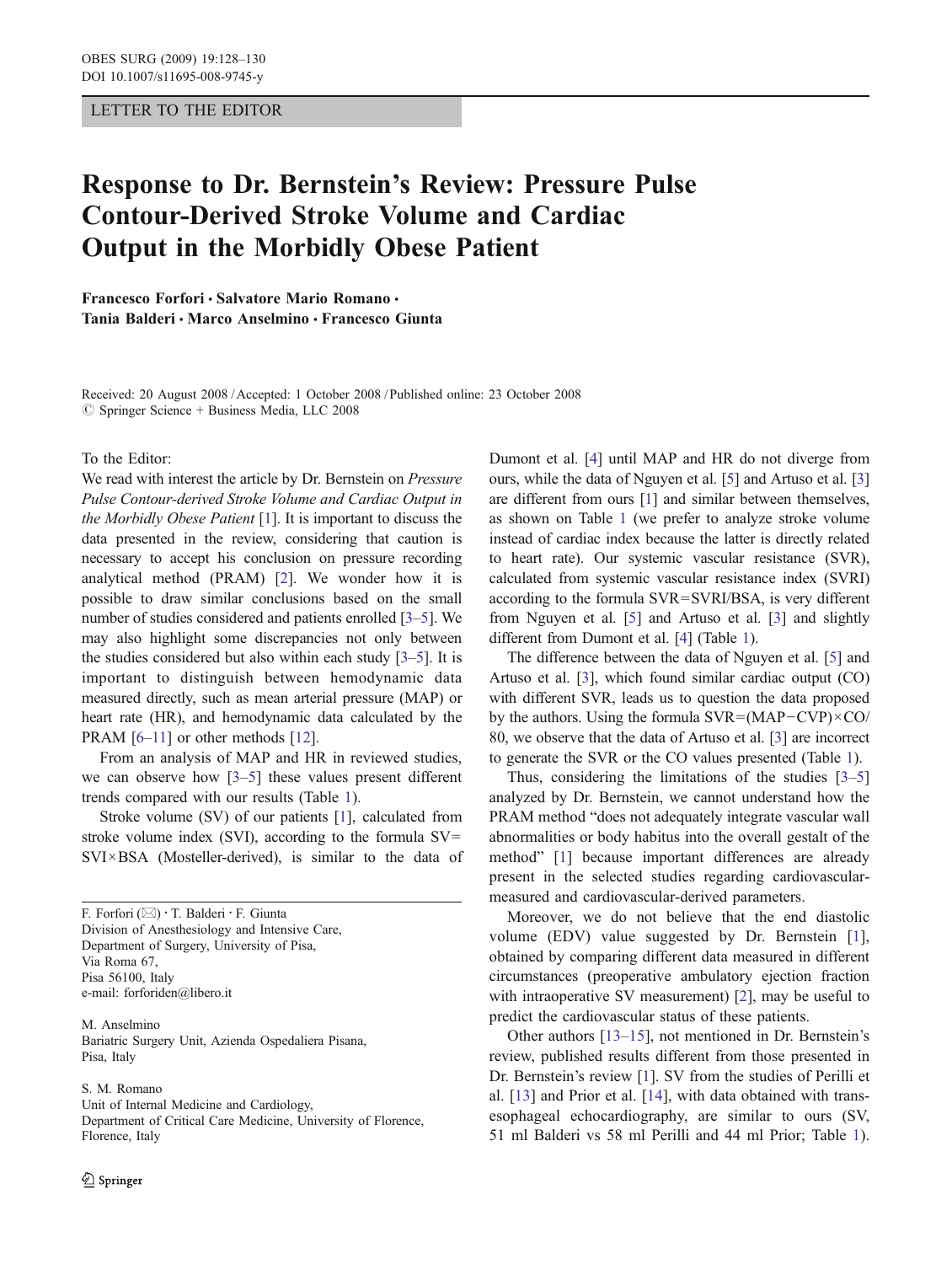#### <span id="page-1-0"></span>Table 1 Hemodynamic data of the reviewed studies

|                     | <b>Baseline</b> | Pneumoperitoneum |                    |             |                | Desufflation |               |
|---------------------|-----------------|------------------|--------------------|-------------|----------------|--------------|---------------|
|                     |                 | 5 min            | $15$ min           | 30 min      | $60 - 120$ min |              |               |
| Balderi et al. [2]  | 79 (7)          | 100(9)           | 98 (8)             | 97(10)      | 97(8)          | 81 (6)       | <b>MAP</b>    |
|                     | 79 (9)          | 75(5)            | 75(7)              | 79 (8)      | 80(7)          | 79 (8)       | HR            |
|                     | 51              | 67               | 68                 | 67          | 67             | 66           | SV            |
|                     | 1,478           | 1,522            | 1,530              | 1,495       | 1,513          | 1,434        | <b>SVR</b>    |
| Dumont et al. [4]   | 75(7)           | 89 (22)          | 100(10)            | 91 (12)     | 95(11)         | 109(14)      | <b>MAP</b>    |
|                     | 78 (8)          | 86 (10)          | 90(11)             | 90(11)      | 96(7)          | 96(8)        | HR            |
|                     | 67(14)          | 59 (14)          | 70(12)             | 68 (13)     | 63 (11)        | 106(20)      | SV            |
|                     | 1,085(190)      | 1,294(405)       | 1,146(241)         | 1,059(205)  | 1,112(227)     | 775 (122)    | <b>SVR</b>    |
| Nguyen et al. [5]   | 80 (16)         |                  |                    | 94 (15)     |                | 86 (12)      | <b>MAP</b>    |
|                     | 74 (15)         |                  |                    |             | 79 (12)        | 85 (12)      | HR            |
|                     | 99 (21)         |                  |                    | 91 (21)     |                | 126(39)      | SV            |
|                     | 727 (179)       |                  |                    | 975 (425)   |                |              | <b>SVR</b>    |
|                     | <b>Baseline</b> | Insufflation     | Anti-Trendelemburg |             | Desuffation    |              |               |
| Artuso et al. [3]   | 83 (11)         | 103(14)          |                    | 84 (11)     |                | 95(10)       | <b>MAP</b>    |
|                     | 83(8)           | 85(7)            |                    | 87 (149)    |                | 85(9)        | HR            |
|                     | 111             | 117              |                    | 113         |                | 129          | SV            |
|                     | 1,545(315)      | 1,748 (450)      |                    | 1,548 (349) |                | 1,494 (227)  | <b>SVR</b>    |
| Prior et al. [13]   | 84              | 117              |                    |             |                |              | $MAP^{\circ}$ |
|                     | 77(4)           | 73(4)            |                    |             |                |              | HR            |
|                     | 44              | 40               |                    |             |                |              | $SV^b$        |
| Perilli et al. [14] | 99 (10)         |                  |                    |             |                |              | <b>MAP</b>    |
|                     | 82 (16)         |                  |                    |             |                |              | HR            |
|                     | 58              |                  |                    |             |                |              | SV            |
| El Dawlatly [15]    | 97.7(11)        | 89.5 (17)        |                    |             |                | 104(16)      | <b>MAP</b>    |
|                     | 87.5 (9)        | 72.2(14)         |                    |             |                | 98 (15)      | HR            |
|                     | 61              | 53               |                    |             |                | 53           | <b>SV</b>     |

<sup>a</sup> Derived from values of systolic and diastolic blood pressure

 $b$  Derived from end diastolic volume (EDV) and ejection fraction (EF) with the formula SV=EDV×EF

To explain discrepancies between the different studies, we have to consider the different anesthetic technique, patient population, body mass index, ventilatory strategies, intraabdominal pressure, and positioning [[16\]](#page-2-0). We do not wish to comment on the PRAM because a number of studies have validated that methodology [\[17](#page-2-0)].

We do not concur with Dr. Bernstein's review [1]; PRAM may be useful to assess cardiovascular changes in obese patients during laparoscopy [2], but we believe also that every monitoring application that uses a calculated parameter should be seen in its trend rather than single value.

## References

- 1. Bernstein D. Pressure pulse contour derived stroke volume and cardiac output in the morbidly obese patient. Obes Surg 2008;18:1015–21.
- 2. Balderi T, Forfori F, Marra V, et al. Continuous hemodynamic monitoring during laparoscopic gastric bypass in superobese patients by pressure recording analytical method. Obes Surg 2008;18:1007–14.
- 3. Artuso D, Wayne M, Cassaro S, et al. Hemodynamic changes during laparoscopic gastric bypass procedures. Arch Surg 2005;140:289–92.
- 4. Dumont L, Mattys M, Massaut J, et al. Hemodynamic changes during laparoscopic gastroplasty in morbidly obese patients. Obes Surg 1997;7:326–31.
- 5. Nguyen N, Fleming NW, Ho HS, et al. Cardiac function during laparoscopic vs open gastric bypass. Surg Endosc 2002;16:78– 83.
- 6. Scolletta S, Romano SM, Biagioli B, et al. Pressure recording analytical method (PRAM) for measurement of cardiac output during various hemodynamic states. Br J Anaesth 2005;95:159– 65.
- 7. Romano SM, Pistolesi M. Assessment of cardiac output from systemic arterial pressure in humans. Crit Care Med 2002;8:1834– 41.
- 8. Giomarelli P, Scolletta S, Biagioli B. Cardiac output monitoring by pressure recording analytical method in cardiac surgery. Eur J Cardio-thorac Surg 2004;26:515–20.
- 9. Romano SM, Scolletta S, Olivotto I, et al. Systemic arterial waveform analysis and assessment of blood flow during extra corporeal-circulation. Perfusion 2006;21:109–16.
- 10. Romano SM, Conti AA, Giglioli C, et al. Blood flow assessment by arterial pressure wave without external calibration. Comp Cardiol 2006;33:293–6.
- 11. Romano SM, Olivotto I, Chiostri M, et al. Minimally invasive and noninvasive hemodynamic monitoring of the cardiovascular